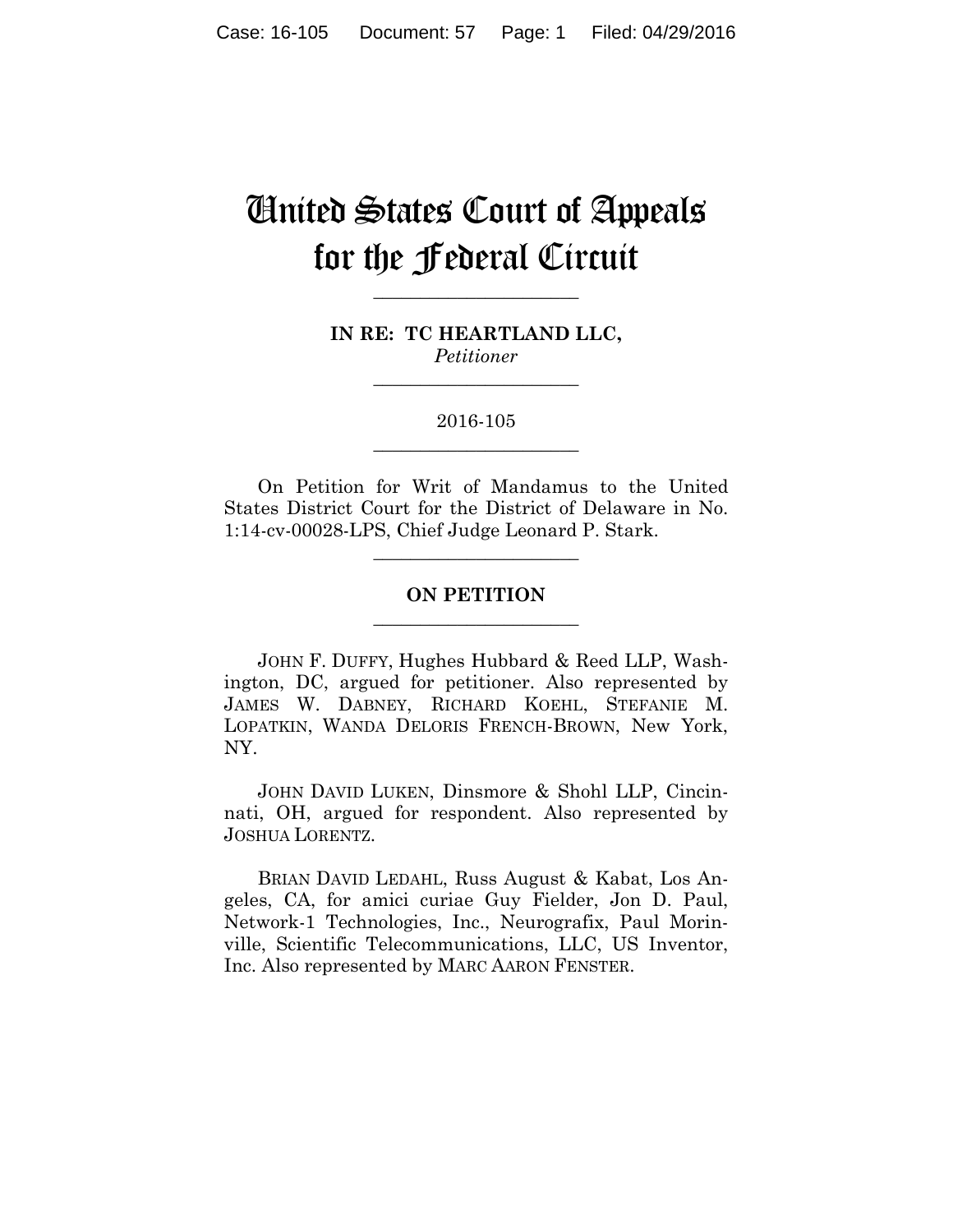VERA RANIERI, Electronic Frontier Foundation, San Francisco, CA, for amici curiae Electronic Frontier Foundation, Public Knowledge, Engine Advocacy. Also represented by CHARLES DUAN, Public Knowledge, Washington, DC.

JOHN D. VANDENBERG, Klarquist Sparkman, LLP, Portland, OR, for amici curiae Acushnet Company, Adobe Systems Incorporated, Asus Computer International, Demandware, Inc., Dropbox, Inc., Ebay, Inc., Google Inc., HP Inc., HTC America, Inc., InterActiveCorp, Intuit, Inc., L Brands, Inc., Lecorpio LLC, LinkedIn Corp., Macy's, Inc., Newegg Inc., North Carolina Chamber, North Carolina Technology Association, QVC, Inc., SAP America, Inc., SAS Institute Inc., Symmetry LLC, Vizio, Inc., Xilinx, Inc. Also represented by ROBERT TODD CRUZEN, KLAUS H. HAMM.

Before MOORE, LINN, and WALLACH, *Circuit Judges.*

**\_\_\_\_\_\_\_\_\_\_\_\_\_\_\_\_\_\_\_\_\_\_** 

MOORE, *Circuit Judge.*

### **O R D E R**

TC Heartland LLC ("Heartland") petitions for a writ of mandamus to direct the United States District Court for the District of Delaware to either dismiss or transfer the patent infringement suit filed against it by Kraft Foods Group Brands LLC ("Kraft"). We deny Heartland's petition.

#### **BACKGROUND**

Heartland is a limited liability company organized and existing under Indiana law and headquartered in Indiana. *Kraft Foods Grp. Brands LLC v. TC Heartland, LLC*, No. 14-28-LPS, 2015 WL 4778828, at \*1 (D. Del. Aug. 13, 2015) ("Magistrate's Report"). Respondent Kraft is organized and exists under Delaware law and its prin-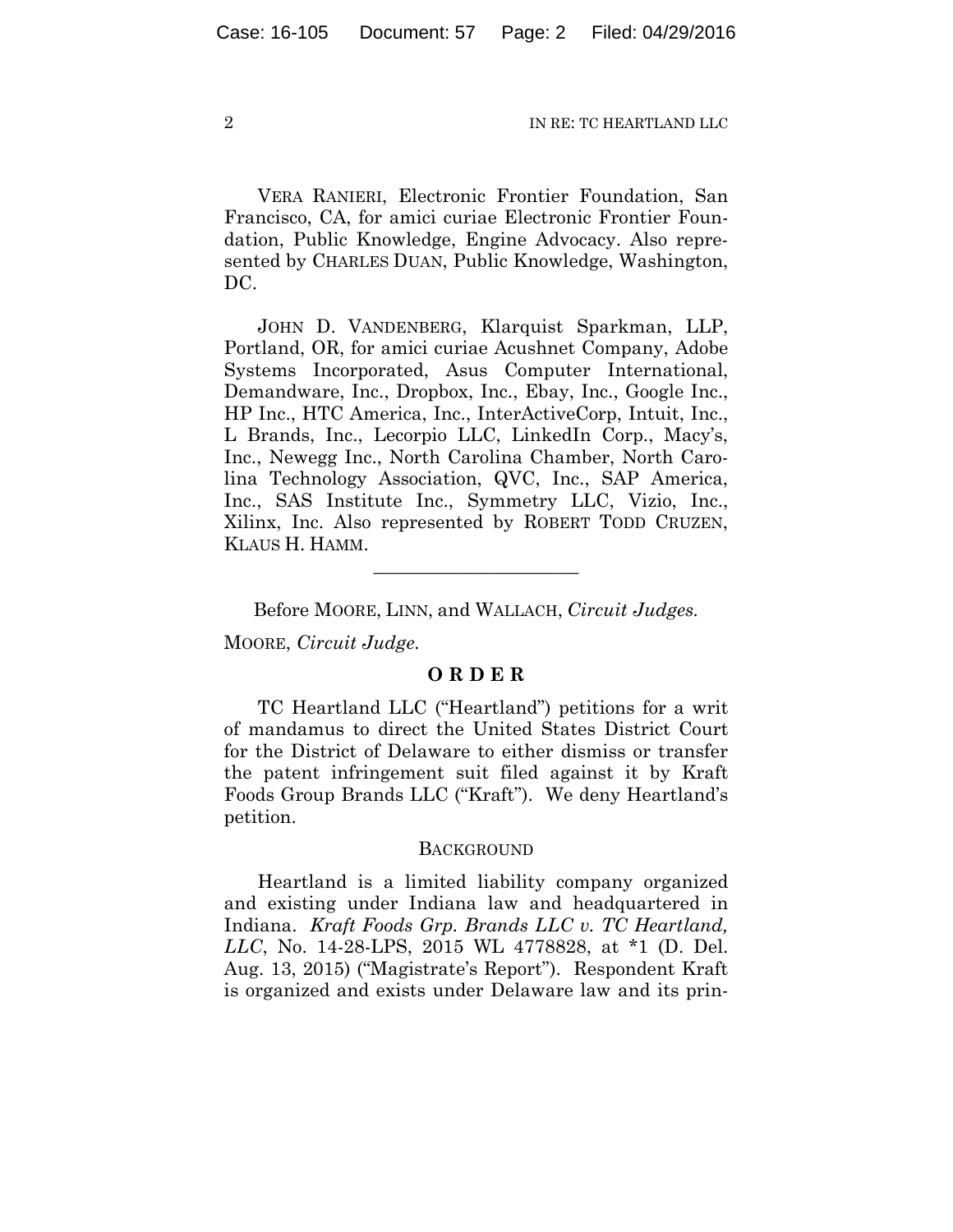cipal place of business is in Illinois. *Id*. Kraft filed suit against Heartland in the United States District Court for the District of Delaware alleging that Heartland's liquid water enhancer products ("accused products") infringe three of Kraft's patents. *Id*. at \*1–2. Heartland moved to dismiss the complaint under Federal Rule of Civil Procedure 12(b)(2) for lack of personal jurisdiction. *Id*. at \*1. It also moved to either dismiss the action or transfer venue to the Southern District of Indiana under 28 U.S.C. §§ 1404 and 1406. *Id*.

Before the district court, Heartland alleged that it is not registered to do business in Delaware, has no local presence in Delaware, has not entered into any supply contracts in Delaware or called on any accounts there to solicit sales. But Heartland admitted it ships orders of the accused products into Delaware pursuant to contracts with two national accounts. In 2013, these shipments, which contained 44,707 cases of the accused product that generated at least \$331,000 in revenue, were about 2% of Heartland's total sales of the accused products that year. The Magistrate Judge, applying, *inter alia*, our precedent from *Beverly Hills Fan Co. v. Royal Sovereign Corp.*, 21 F.3d 1558, 1571 (Fed. Cir. 1994), determined that it had specific personal jurisdiction over Heartland for claims involving the accused products. He also rejected Heartland's arguments that Congress' 2011 amendments to 28 U.S.C. § 1391 changed the law governing venue for patent infringement suits in a manner which nullified our holding in *VE Holding Corp. v. Johnson Gas Appliance Co.*, 917 F.2d 1574 (Fed. Cir. 1990). The district court adopted the Magistrate Judge's report in all respects and denied Heartland's motions. *Kraft Foods Grp. Brands LLC v. TC Heartland, LLC*, No. 14-28-LPS, 2015 WL 5613160, at \*1– 2 (D. Del. Sept. 24, 2015) ("District Court Order"). In so doing, the district court specifically stated that the Magistrate Judge correctly concluded that *Beverly Hills Fan* governed the personal jurisdiction analysis and that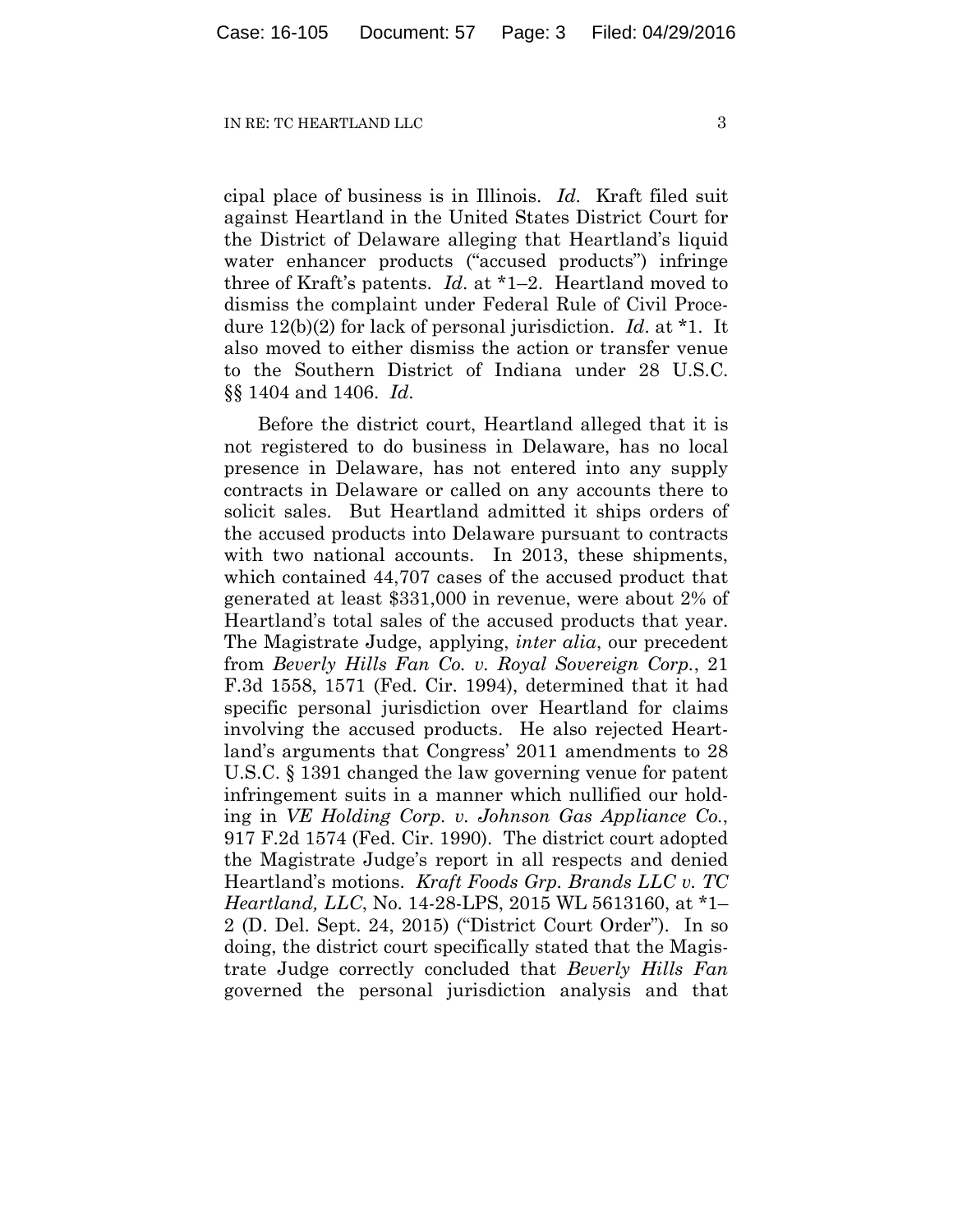Congress' 2011 amendments to 28 U.S.C. § 1391 "did not undo" our decision in *VE Holding*. *Id.* We agree.

#### **DISCUSSION**

A writ of mandamus is an extraordinary remedy appropriate only in exceptional circumstances, such as those amounting to a judicial "usurpation of power" or a clear abuse of discretion. *Cheney v. U.S. Dist. Court for the Dist. of Columbia*, 542 U.S. 367, 380 (2004). Three conditions must be satisfied before issuing the writ: 1) the petitioner must have no other adequate means to attain the relief he desires; 2) the petitioner has the burden to show his right to mandamus is "clear and indisputable"; and 3) the issuing court must be satisfied that the writ is appropriate under the circumstances. *Id.* at 380–81. The parties do not address all three parts of the *Cheney* test in their briefing, focusing instead on only the second part. We likewise confine our analysis to only the second part of the *Cheney* test.

Heartland argues that it is entitled to a writ of mandamus based on two legal theories. First, it argues that it does not "reside" in Delaware for venue purposes according to 28 U.S.C. § 1400(b). Second, it argues that the Delaware district court lacks specific personal jurisdiction over it for this civil action. We conclude that a writ of mandamus is not warranted. The arguments raised regarding venue have been firmly resolved by *VE Holding*, a settled precedent for over 25 years. The arguments raised regarding personal jurisdiction have been definitively resolved by *Beverly Hills Fan*, a settled precedent for over 20 years. As a panel, we are bound by the prior decisions of this court.

### A. Venue

With respect to venue, Heartland argues that Congress' 2011 amendments to 28 U.S.C. § 1391 changed the statutory law in a manner which effectively overruled *VE*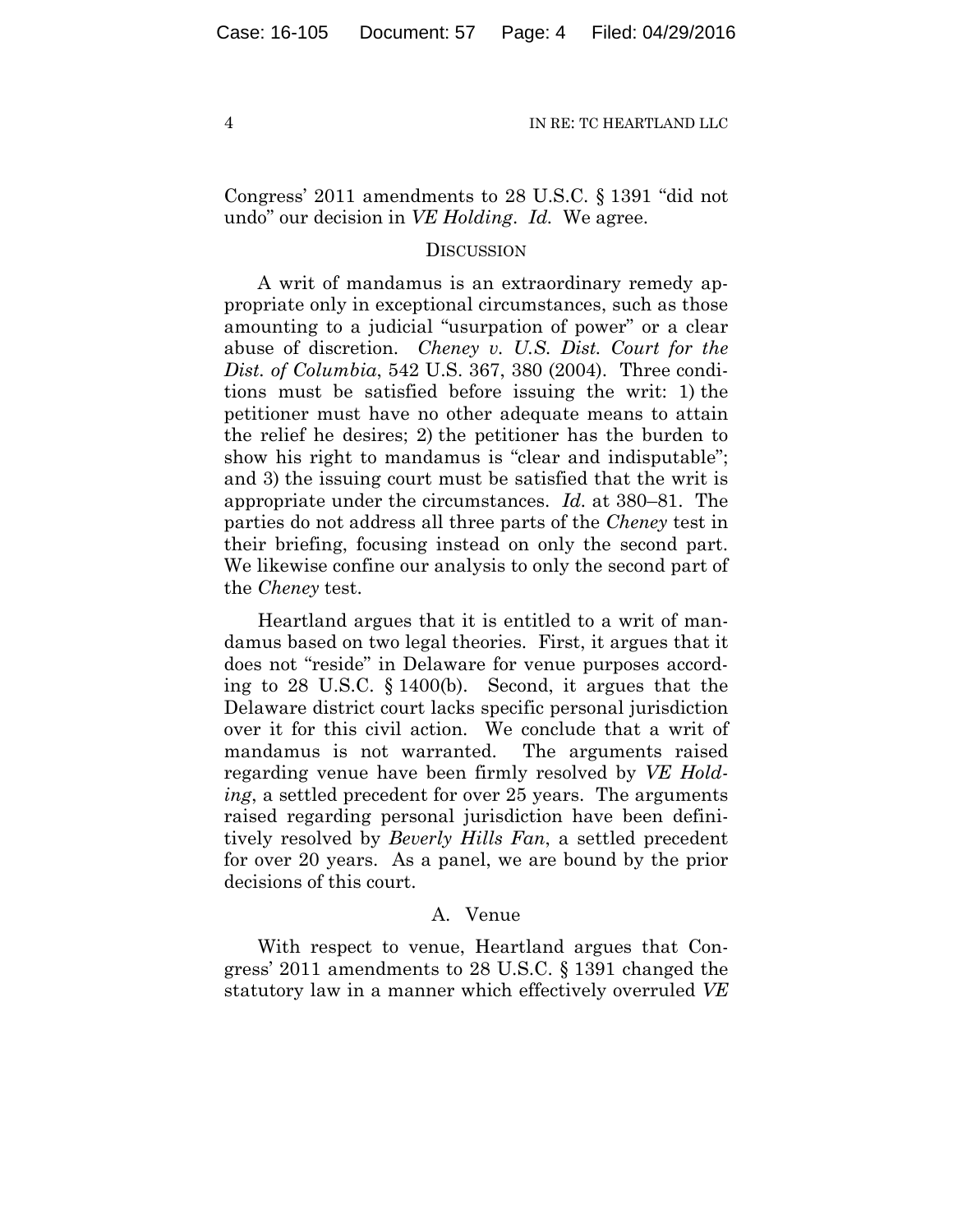*Holding*: "To be clear, the argument set forth here is that this Court's holding in *VE Holding* no longer applies given the changed language in §§ 1391(a) and (c)." Pet. 9. We do not agree. In *VE Holding*, this court held that the definition of corporate residence in the general venue statute, § 1391(c), applied to the patent venue statute, 28 U.S.C. § 1400. The 2011 amendments to the general venue statute relevant to this appeal were minor. The language preceding the definition of corporate residence in § 1391 was changed from "For the purposes of venue under this chapter . . ." to "For all venue purposes . . . ." *Compare* 28 U.S.C. § 1391(c) (1988) *with* 28 U.S.C. § 1391(c) (2011). This is a broadening of the applicability of the definition of corporate residence, not a narrowing. This change in no manner supports Heartland's arguments.

The only other relevant 2011 amendment is the addition of the language in  $\S 1391(a)$ , "Applicability of section.--Except as otherwise provided by law." Heartland argues that the "law" otherwise defined corporate residence for patent cases and therefore the statutory definition found in § 1391(c) is no longer applicable to patent cases. As Heartland itself acknowledges, "most special venue statutes have not been held to encompass particular rules about residency, and thus subsection (c) can apply to such statutes wherever they are found in the U.S. Code." Pet. 7–8.The patent venue statute, 28 U.S.C. § 1400(b), provides in its entirety: "Any civil action for patent infringement may be brought in the judicial district where the defendant resides, or where the defendant has committed acts of infringement and has a regular and established place of business." It is undisputed that the patent venue statute itself does not define corporate residence and thus there is no statutory "law" that would satisfy Heartland's claim that Congress intended in 2011 to render § 1391(c)'s definition of corporate residence inapplicable to venue for patent cases. However, Heart-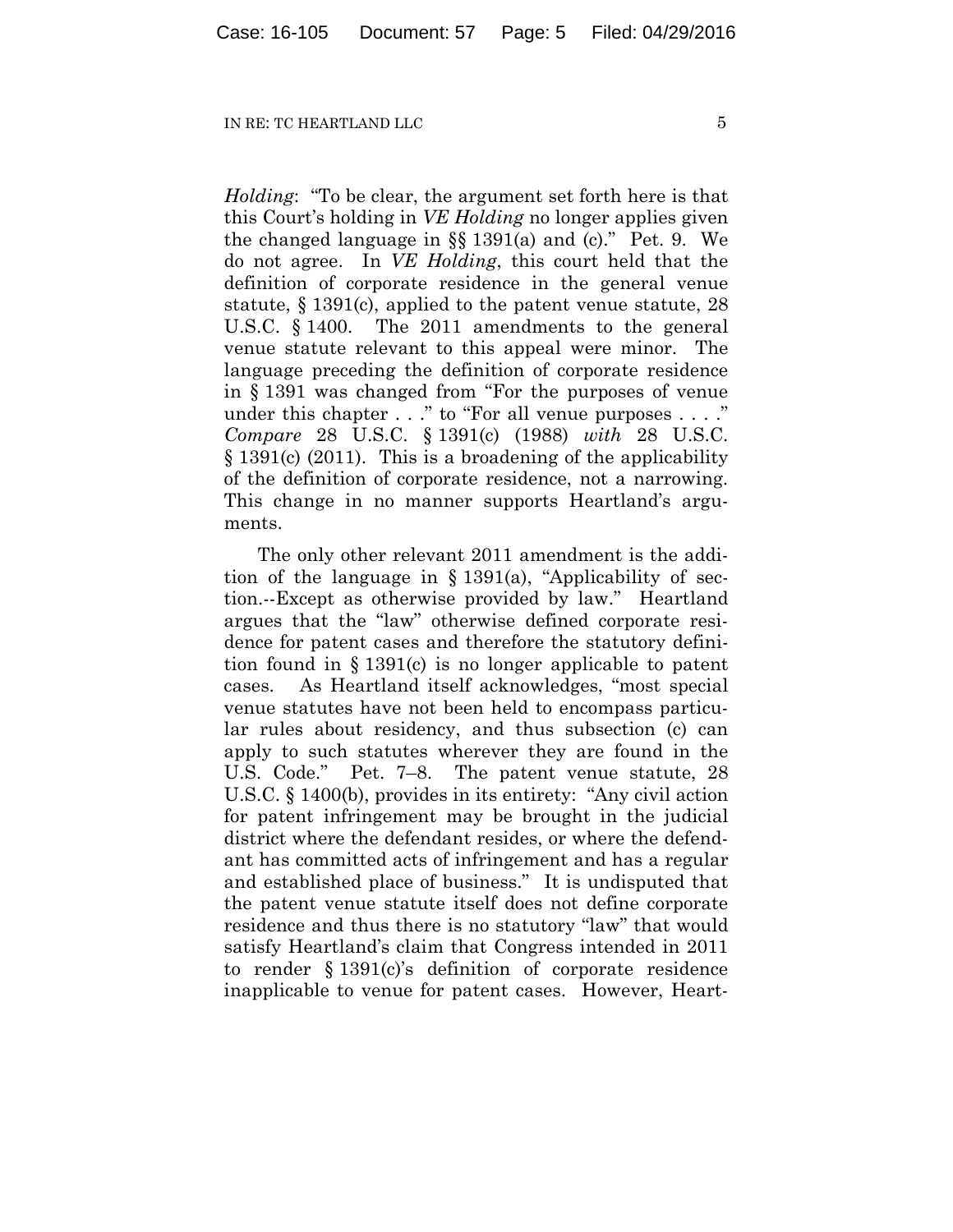land argues that Congress intended to include federal common law limited to Supreme Court precedent in the law which could otherwise define corporate residence and thus render the statutory definition of  $\S$  1391(c) inapplicable.1 Accepting without deciding whether Heartland is correct that "except as otherwise provided by law" includes such federal common law, Heartland has not established that federal common law actually supports its position. Heartland asks us to presume that in the 2011 amendments Congress codified the Supreme Court's decision in *Fourco Glass Co. v. Transmirra Products Corp.*, 353 U.S. 222 (1957) regarding the patent venue statute that was in effect prior to the 1988 amendments. We find this argument to be utterly without merit or logic. The venue statute was amended in 1988 and in *VE Holding,* this court held that those amendments rendered the statutory definition of corporate residence found in § 1391 applicable to patent cases. In *VE Holding*, we found that the Supreme Court's decision in *Fourco* with regard to the appropriate definition of corporate residence for patent cases in the absence of an applicable statute to be no longer the law because in the 1988 amendments Congress had made the definition of corporate residence applicable to patent cases. 28 U.S.C. § 1391(c) (1988) ("For the purposes of venue under this chapter"). In 1988, the common law definition of corporate residence for patent cases was superseded by a Congressional one. Thus, in 2011, there was no established governing Supreme Court common law ruling which Congress could even arguably

<u>.</u>

*Dubitante*: Heartland's briefs cite nothing to support its idea that the general statement "except as otherwise provided by law" was meant to codify Supreme Court common law. And the briefs do not cite a single case holding that Congress codified Supreme Court common law into a statute using such general language like that at issue here.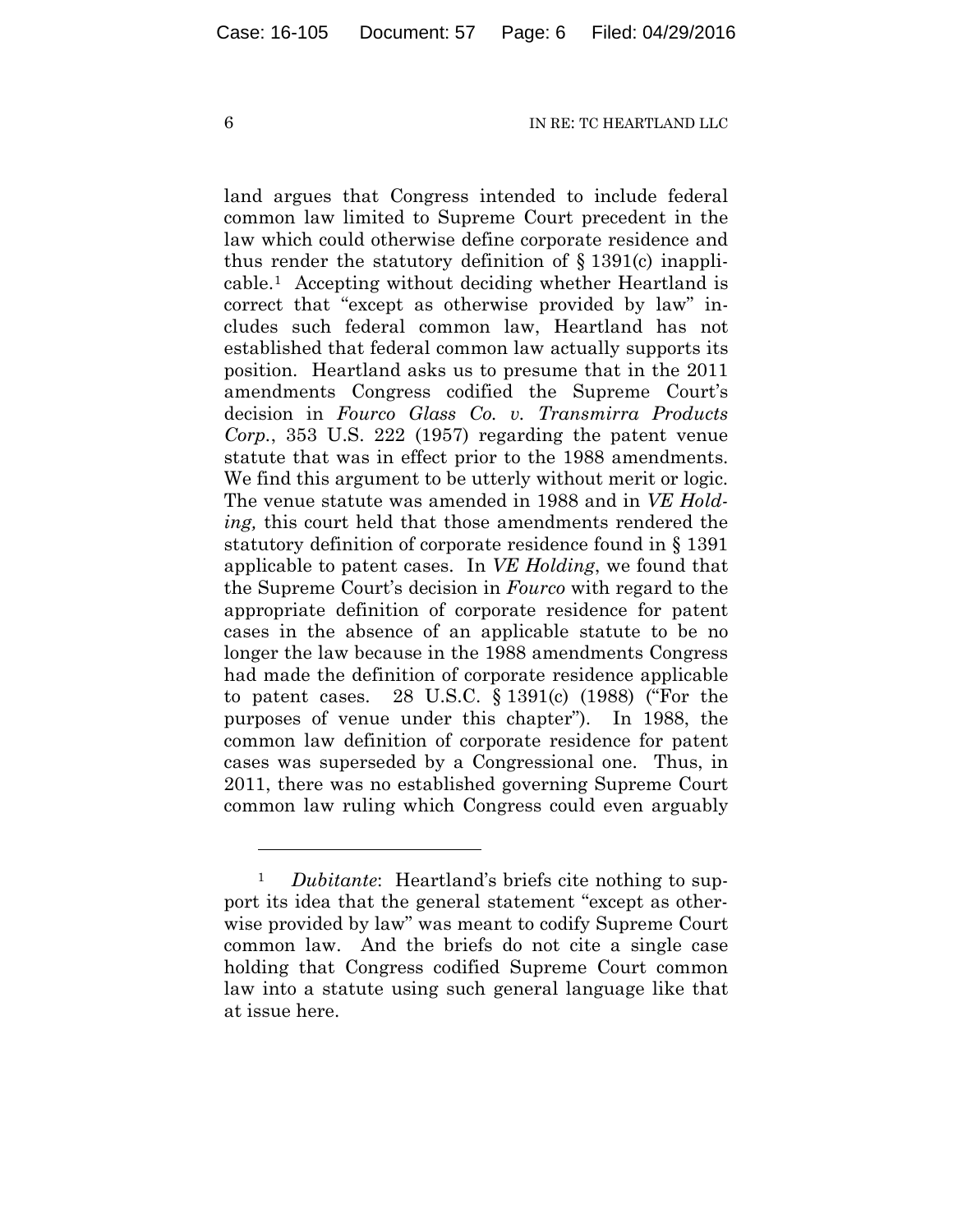have been codifying in the language "except otherwise provided by law."

Heartland cites to a single sentence in a footnote in the Supreme Court's decision in *Atlantic Marine Construction Co. v. United States District Court for the Western District of Texas*, 134 S. Ct. 568, 577 n.2 (2013), to argue "the Supreme Court showed its belief that § 1391 is not applicable to patent cases, and § 1400 is." Reply 9. Heartland's argument misses its mark. The Supreme Court's footnote states in its entirety: "Section 1391 governs 'venue generally,' that is, in cases where a more specific venue provision does not apply. Cf., *e.g.*, § 1400 (identifying proper venue for copyright and patent suits)." *Atl. Marine Constr. Co.*, 134 S. Ct. at 577 n.2. It is undisputed that § 1400 is a specific venue provision pertaining to patent infringement suits. But what Heartland overlooks, and what *Atlantic Marine* does not address, is that § 1400(b) states that venue is appropriate for a patent infringement suit "where the defendant resides" without defining what "resides" means when the defendant is a corporation. The general statement in this footnote is completely accurate, but cannot be transmogrified into the argument made by Heartland. "[T]he general statute, § 1391(c), expressly reads itself into the specific statute, § 1400(b)," "only operates to define a term in § 1400(b)," and does not "conflict with § 1400(b)." *VE Holding*, 917 F.2d at 1580*.*

Heartland has presented no evidence which supports its view that Congress intended to codify *Fourco* in its 2011 amendments. In fact, before and after these amendments, in the context of considering amending the patent venue statute, Congressional reports have repeatedly recognized that *VE Holding* is the prevailing law. *See* H.R. Rep. No. 110–314, at 39–40 (2007); S. Rep. No. 110–259, at 25 (2008); H.R. Rep. No. 114–235, at 34 (2015) (stating that "Congress must correct" our holding in *VE Holding* by amending § 1400); *cf.* Venue Equity and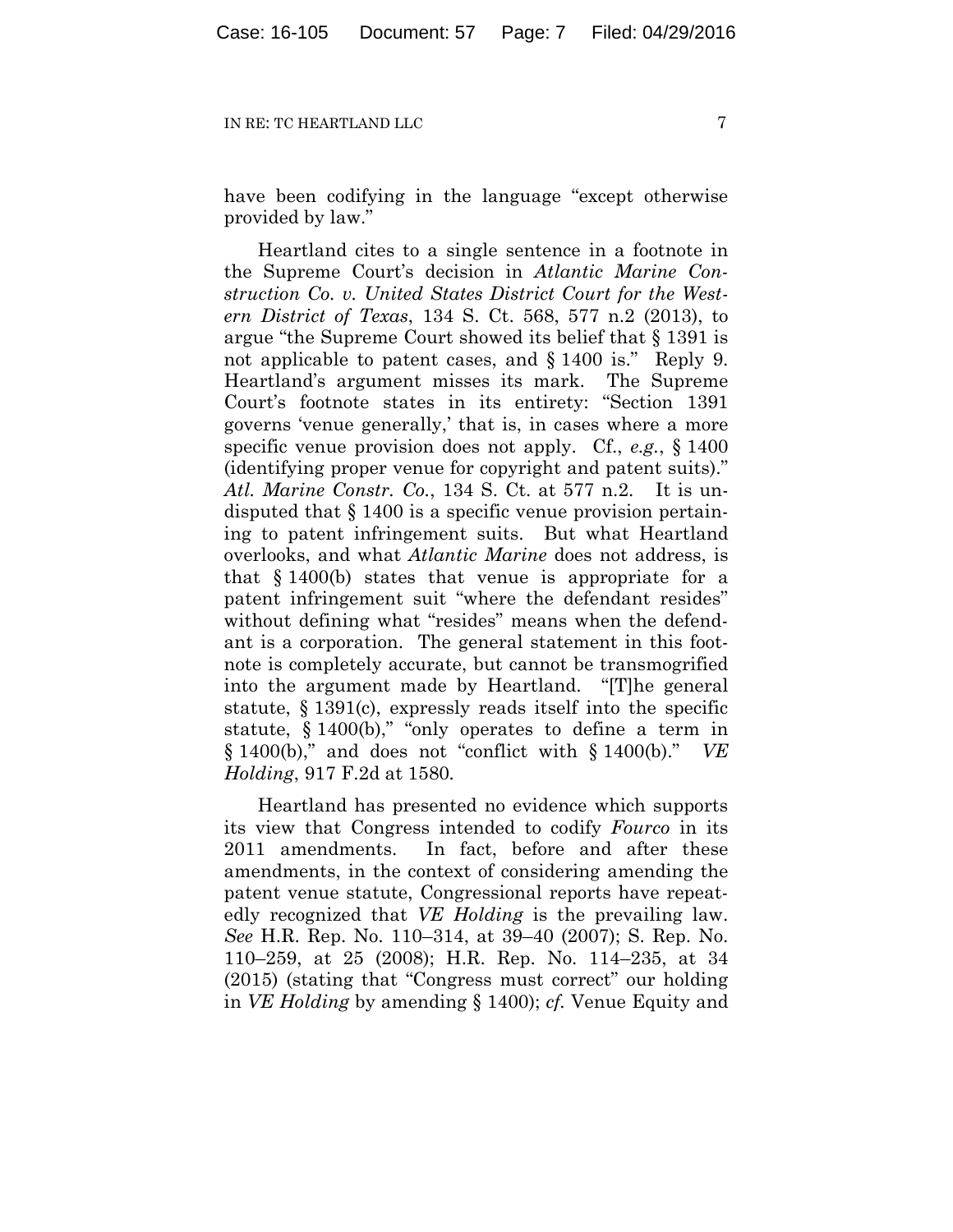Non-Uniformity Elimination Act of 2016, S. 2733, 114th Cong.  $\S 2(a)$  (2016).<sup>2</sup> Even if Congress' 2011 amendments were meant to capture existing federal common law, as Heartland argues, regarding the definition of corporate residence for venue in patent suits, *Fourco* was not and is not the prevailing law that would have been captured. We reject Heartland's argument that in 2011 Congress codified the common law regarding venue in patent suits as described in *Fourco*.

## B. Personal Jurisdiction

Heartland's argument regarding personal jurisdiction in this case is, as the Magistrate Judge noted, difficult to follow.3 Heartland appears to be arguing that 1) the Supreme Court's recent decision in *Walden v. Fiore*, 134 S. Ct. 1115, 1121 n.6 (2014), makes clear that specific personal jurisdiction can only arise from activities or occurrences taking place in the forum state, and 2) Federal Circuit case law makes clear that each act of patent infringement gives rise to a separate cause of action, such that 3) the logical combination of these two points of law means that the Delaware district court has specific personal jurisdiction over Heartland for allegedly infringing acts that occurred in Delaware only, not those

1

<sup>2</sup> In fact, the 2007 House Report indicates that the House Judiciary Committee "believes that simply returning to the 1948 venue framework [i.e., that described in *Fourco*] would be too strict for modern patterns of technology development and global commerce." H.R. Rep. No. 110–314, at 40 (2007).<br><sup>3</sup> It appears that Heartland does not contest juris-

diction under Delaware's long-arm statute. As such, we, like the district court, interpret Heartland's argument to be that the Delaware district court lacks specific personal jurisdiction under the Due Process Clause of the Fourteenth Amendment.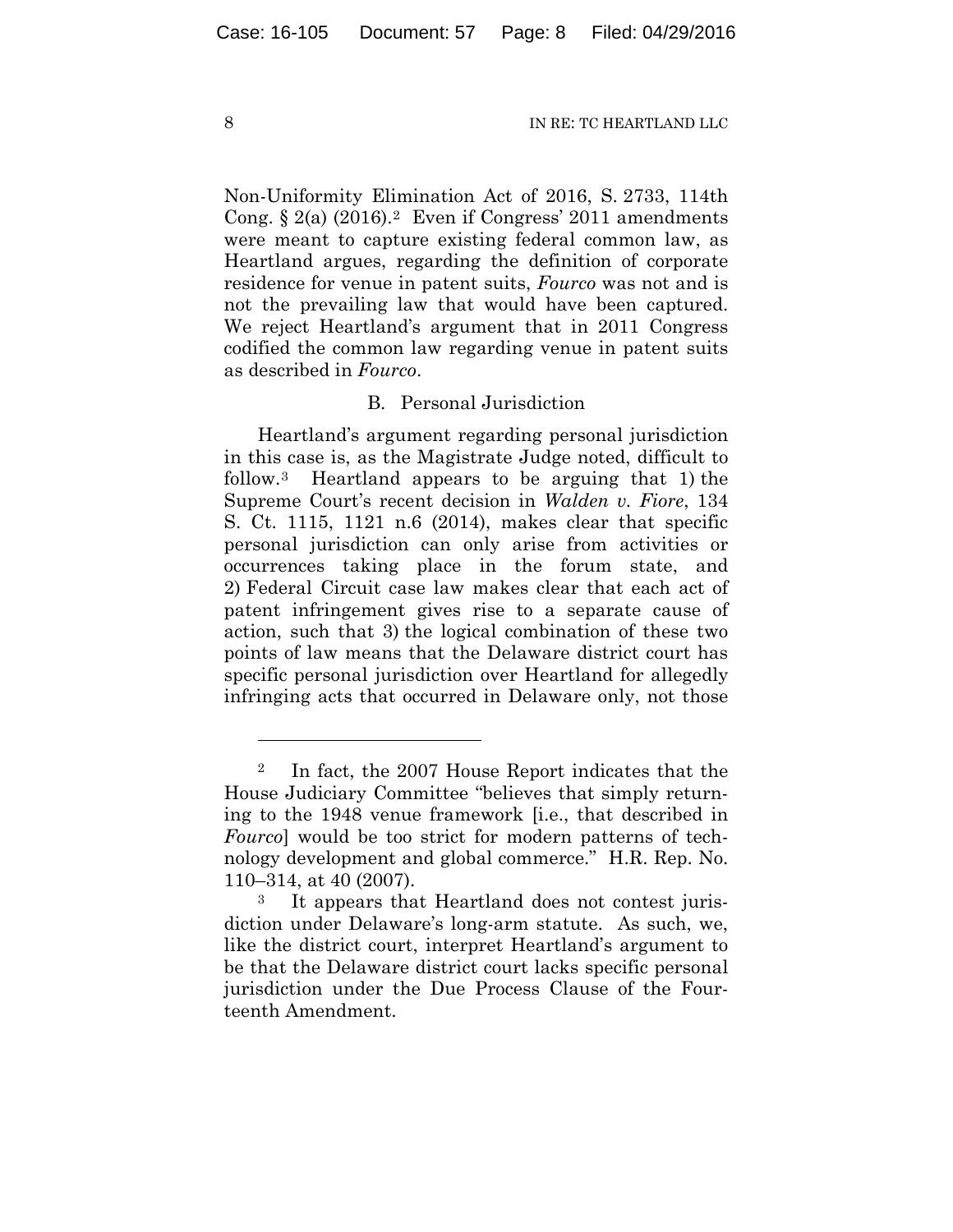<u>.</u>

occurring in other states.4 Applied to the facts of record, under Heartland's argument, the Delaware district court would only have specific personal jurisdiction over the approximately 2% of Heartland's 2013 sales of the accused product (i.e., 44,707 cases of the accused product that generated at least \$331,000 in revenue) that Heartland shipped into Delaware. Thus, to resolve nationwide the same issues as in this Delaware infringement suit, Kraft would have to bring separate suits in all other states in which Heartland's allegedly infringing products are found. Alternatively, under Heartland's argument, Kraft could opt to bring one suit against Heartland in Heartland's state of incorporation.5

<sup>4</sup> Heartland argues even for the 2% of products it shipped to Delaware it did not "purposefully avail" itself of the privilege of conducting activities in Delaware and thus the due process requirement for specific personal jurisdiction is not met. Heartland has not established that it is clearly and indisputably entitled to relief on this point.

<sup>&</sup>lt;sup>5</sup> In its Reply and its rebuttal at oral argument, Heartland made a new argument that it asserts is a "complete answer:" that Kraft would be able to bring a single suit in a jurisdiction other than where Heartland is incorporated because "[u]nder Federal Rule of Civil Procedure  $4(k)(1)(C)$ , a patentee can obtain personal [jurisdiction] by serving process under [28 U.S.C.] § 1694 and thereby obtain complete relief in any district where a defendant 'has committed acts of infringement and has a regular and established place of business.'" Reply 1 (quoting 28 U.S.C. § 1400(b)). Heartland did not raise this argument before the district court. In fact, Heartland made a contradictory argument before the district court, stating in its opening brief to the Magistrate Judge that "[t]here is no federal statute that authorizes service of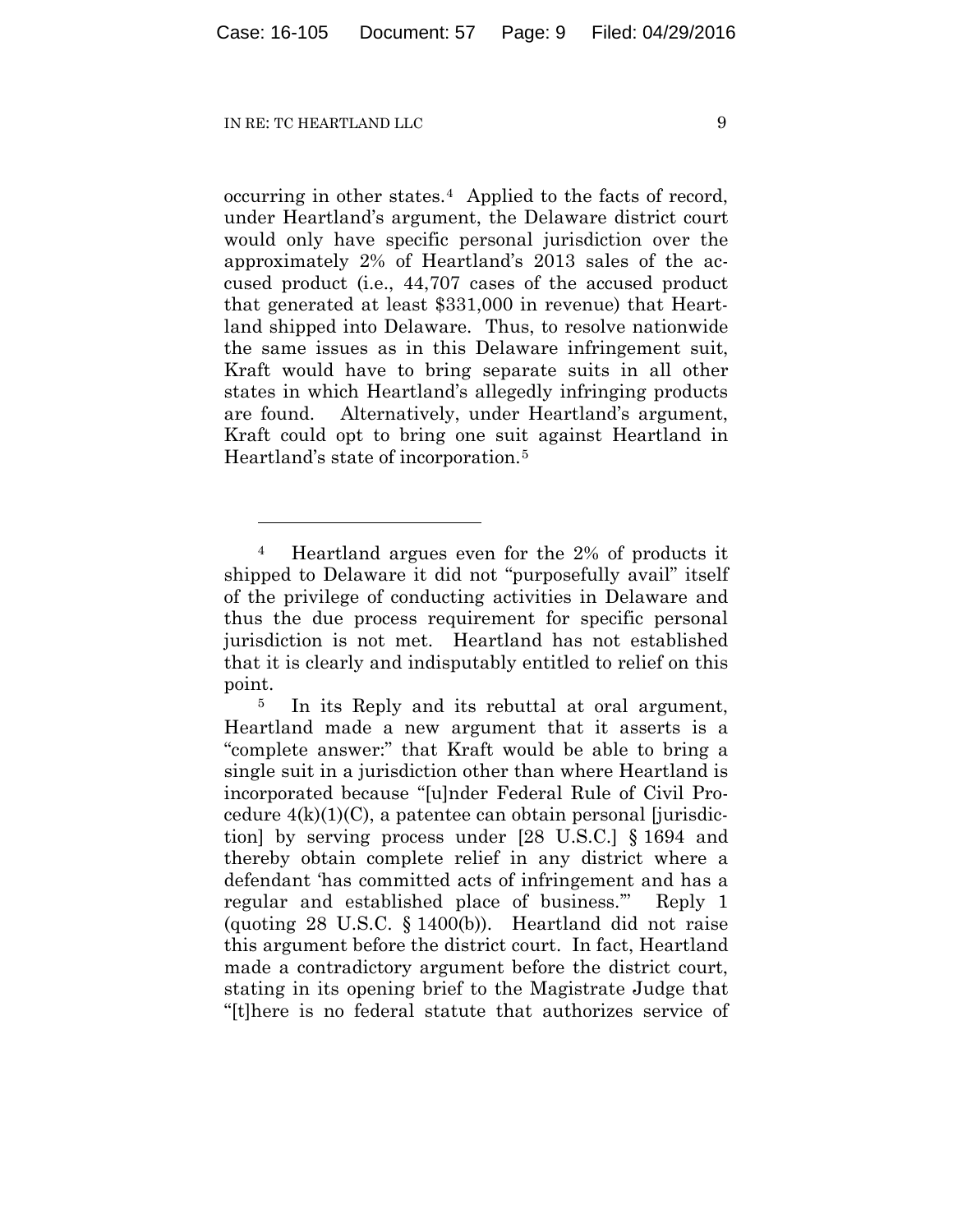Heartland's arguments are foreclosed by our decision in *Beverly Hills Fan*. In that case, we held that the due process requirement that a defendant have sufficient minimum contacts with the forum was met where a nonresident defendant purposefully shipped accused products into the forum through an established distribution channel and the cause of action for patent infringement was alleged to arise out of those activities. *Beverly Hills Fan*, 21 F.3d at 1565; *see also Acorda Therapeutics Inc. v. Mylan Pharm. Inc.*, Nos. 2015-1456, 2015-1460, 2016 WL 1077048, at \*7 (Fed. Cir. Mar. 18, 2016) (determining that the minimum contacts requirement was met where a defendant contracted with a network of independent wholesalers and distributors to market the accused product in Delaware, the forum state). Such is the case here. Heartland admits that it shipped orders of the accused products directly to Delaware under contracts with what it characterizes as "two national accounts" that are headquartered outside of Delaware. And Heartland does not dispute that Kraft's patent infringement claims arise out of or relate to these shipments. This is sufficient for minimum contacts.

l

originating process in patent cases, so Federal Rule of Civil Procedure  $4(k)(1)(C)$  does not apply." Heartland's Opening Br. at 5, *Kraft Foods Grp. Brands LLC v. TC Heartland, LLC*, No. 14-28-LPS (D. Del. June 23, 2014), ECF No. 8. And Heartland did not raise this argument in its petition for a writ of mandamus. Thus, Kraft did not have an opportunity to respond to Heartland's new argument, and, based on Heartland's arguments before the district court, it would not have expected to face such an argument. Heartland's belated raising of this new argument is especially inappropriate in the context of a petition for a writ of mandamus.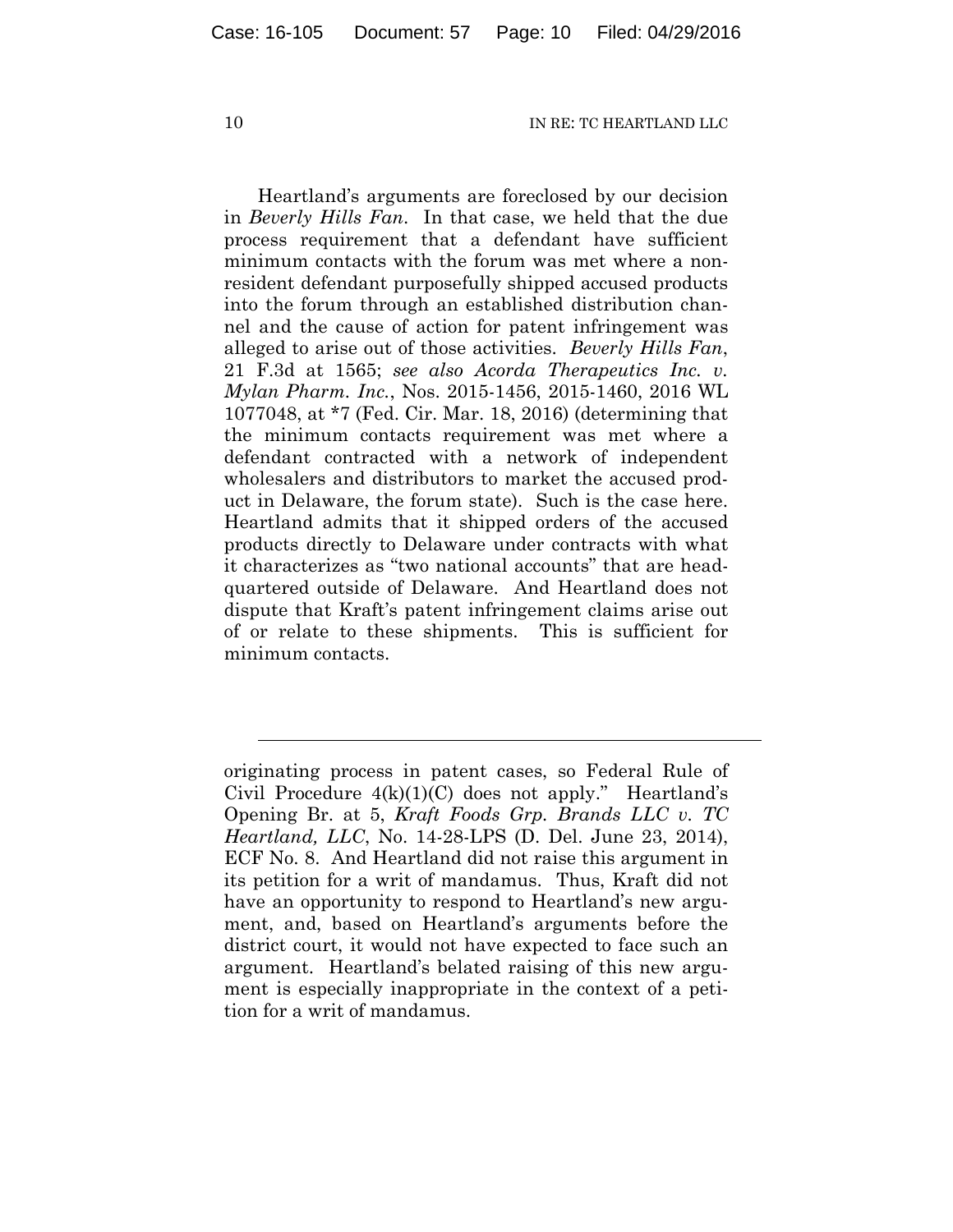We also held in *Beverly Hills Fan* that, even where there are sufficient minimum contacts under a stream of commerce theory or otherwise, due process also requires that a forum's assertion of jurisdiction be reasonable, considering all the facts and circumstances of a case. *Beverly Hills Fan*, 21 F.3d at 1568; *see also Int'l Shoe Co. v. Washington*, 326 U.S. 310, 316 (1947) (explaining that due process requires that "maintenance of the suit does not offend 'traditional notions of fair play and substantial justice'"). We explained that the forum state had significant interests in discouraging injuries that occur within the state, such as patent infringement, and in cooperating with other states to provide a forum for efficiently litigating a plaintiff's cause of action. *Beverly Hills Fan*, 21 F.3d at 1568. We further explained that the plaintiff could seek redress in the forum state for sales of the accused product in other states, thereby sparing other states the burden of also having to provide such a forum and protecting defendants from being harassed with multiple infringement suits. *Id.* And we explained that the burden on the defendant did not appear particularly significant and was not sufficiently compelling to outweigh the plaintiff's and the forum state's interests. *Id.* at 1569. Heartland does not argue that the district court's exercise of jurisdiction is unreasonable, nor does it dispute that the balance of the plaintiff's and forum state's interests against the burdens imposed on it is any different than those in *Beverly Hills Fan*. Instead, it argues that our statement in *Beverly Hills Fan* that a forum state could hear claims for infringing acts occurring outside of the forum state was dictum. We do not agree. Heartland also argues that we ought to be guided by the Supreme Court's footnote in *Walden*. We are bound by *Beverly Hills Fan*  and the Supreme Court's general statement in Footnote 6 of *Walden* cannot be read to overturn *sub silentio Beverly Hills Fan.*